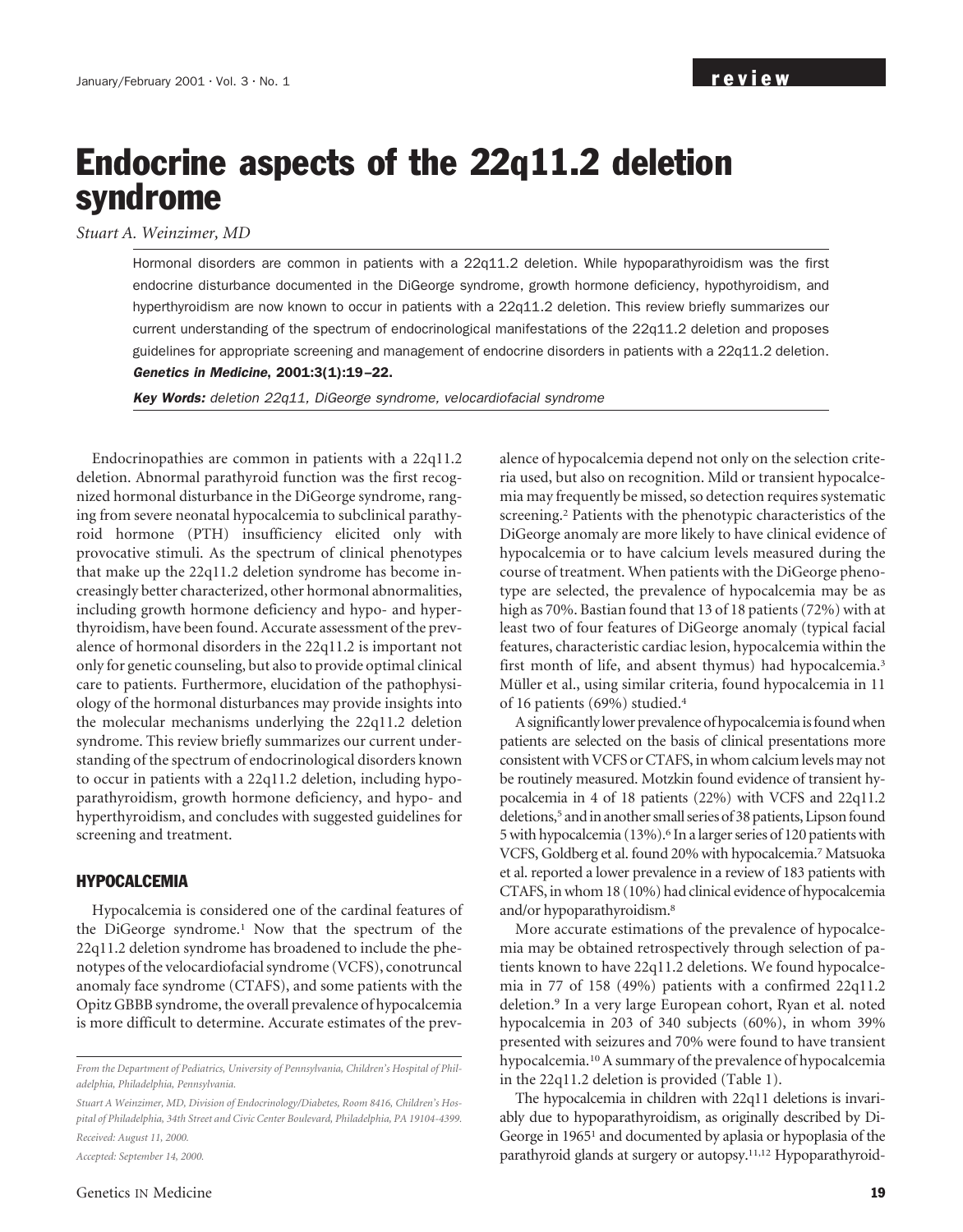Table 1 Prevalence of hypocalcemia by phenotypic characterization

| Parameter            | Prevalence (%) | Reference |
|----------------------|----------------|-----------|
| <b>DGS</b>           | $69 - 72$      | 3, 4      |
| <b>VCFS</b>          | $13 - 22$      | $5 - 7$   |
| <b>CTAFS</b>         | 10             | 8         |
| $22q11.2$ deletion + | $49 - 60$      | 9, 10     |

DGS, DiGeorge syndrome; VCFS, velocardiofacial syndrome; CTAFS, conotruncal anomaly face syndrome.

ism is most likely to present with symptoms of hypocalcemia– seizures, tremors, or tetany–in the neonatal period. Active transport of calcium from mother to fetus is abruptly interrupted at birth, and calcium intake within the first few days of life is typically insufficient, particularly in sick neonates. This hypocalcemic stress of birth places demands on a reduced parathyroid reserve, and hypocalcemia occurs. In children with severe parathyroid hypoplasia, hypocalcemia is persistent. More commonly, however, hypocalcemia is transient, and as dietary calcium intake increases, the remaining parathyroid activity supplies sufficient PTH to meet metabolic demands. Recurrence of hypoparathyroidism may be precipitated during periods of increased metabolic demand, such as during cardiopulmonary bypass<sup>13</sup> or acute illness,<sup>14</sup> and in adolescence or adulthood<sup>15-17</sup> (and Weinzimer, unpublished observations). Initial presentation of hypoparathyroidism due to a 22q11.2 deletion in adolescence without antecedent transient or neonatal hypoparathyroidism has also been reported.<sup>15-18</sup> The hypocalcemic stress of EDTA infusion has been used to unmask latent hypoparathyroidism in both adults and children.12,19

Treatment of severe symptomatic hypocalcemia requires prompt administration of parenteral calcium, 10–15 mg/kg elemental calcium, infused slowly to avoid cardiac dysfunction.20 Asymptomatic hypocalcemia may be treated with oral calcium supplements, 75–100 mg/kg/day elemental calcium. Maintenance therapy is usually accomplished with 1,25-dihydroxy vitamin D, with or without calcium supplementation. The goal of treatment is not to normalize serum calcium concentrations: in the absence of PTH, urinary losses of calcium remain high, so that patients with hypoparathyroidism are at risk of renal calculi formation. Serum calcium levels should be maintained in the lownormal range (8–9 mg/dL) to minimize hypercalciuria, and patients should be monitored with renal ultrasound examinations at regular intervals for the development of stones.

## GROWTH DISORDERS

Growth retardation has been noted in VCFS since 1980, when Young described small stature in 11 of 27 patients  $(41\%)$ ,<sup>21</sup> and Shprintzen described height less than the third percentile in 15 of 39 patients (39%).<sup>22</sup> Goldberg et al. postulated that the growth impairment may be related to constitutional delay, as 30% of children but only 10% of adults were short.7 Ryan noted that 57 of 158 patients with a 22q11.2 deletion were less than the third percentile for height (36%). Notably, in that study there were no significant differences in stature related to the presence or absence of cardiac disease.

At the Children's Hospital of Philadelphia, 39 of 95 children (41%) with a 22q11.2 deletion were below the fifth percentile for height, and four children were noted to have extreme short stature (height Z-score less than–2.5 or significantly less than midparental height).23 All were subsequently found to have growth hormone deficiency: insulin-like growth factor-I and insulin-like growth factor binding protein-3 levels were below age- and gender-related norms, and provocative pituitary testing with arginine, clonidine, and L-dopa demonstrated subnormal maximal growth hormone responses  $(<10$  ng/mL).<sup>24</sup> Of note, none of the four patients had evidence of thyroid disease, and one had hypoparathyroidism. Long-term follow-up has revealed sustained improvements in height and growth velocity in the three children treated with recombinant growth hormone therapy (Figs. 1 and 2).

Brain MRI in two of the four patients revealed anatomic abnormalities, including hypoplastic anterior pituitary and abnormal infundibular insertion with posterior pituitary ectopia. Brain anomalies have been noted previously in VCFS but not within the pituitary gland.25 Pituitary abnormalities did not correlate with defects in the palate: neither patient with abnormal pituitary anatomy had cleft palate, but velopharyngeal insufficiency was noted in one and short palate was noted in the other. One patient had a normal palate, and the fourth, whose brain MRI was normal, had a frank midline cleft palate. Growth disorders are well-recognized in children with cleft palate; Rudman found that short stature was four times more common and growth hormone deficiency 40 times more common in children with midline clefts, as compared to children without clefts.26 Our series demonstrated a prevalence of growth hormone deficiency of 4% in patients with a 22q11.2 deletion and 10% of 22q11.2 deletion with short stature.

## THYROID DISORDERS

Disorders of the thyroid have been reported sporadically in patients with a 22q11.2 deletion. Driscoll noted hypothyroidism in 1 of 15 (7%) subjects with VCFS,<sup>27</sup> and Wilson reported hypothyroidism in 2 of 44 subjects (5%) with the DiGeorge syndrome.28 A large European collaborative study found hypothyroidism in 4 of 548 (0.7%) subjects with a 22q11.2 deletion.10 Goldberg et al. documented primary hypothyroidism (low T4, elevated TSH) in 1 of 120 patients (0.8%) with VCFS,7 and mild compensated primary hypothyroidism has been seen in an adolescent with a 22q11.2 deletion and VCFS phenotype (Weinzimer, unpublished observation). Congenital hypothyroidism has recently been documented in a newborn with the DiGeorge phenotype and a 22q11.2 deletion.29

Congenital abnormalities of the thyroid would not be unexpected in subjects with a 22q11.2 deletion, as both the follicular cells and C cells of the thyroid are at least in part derived from neural crest cells of the fourth and fifth pharyngeal pouches.30,31 The DiGeorge anomaly is now considered to be a developmental field defect of the cranial neural crest cells of the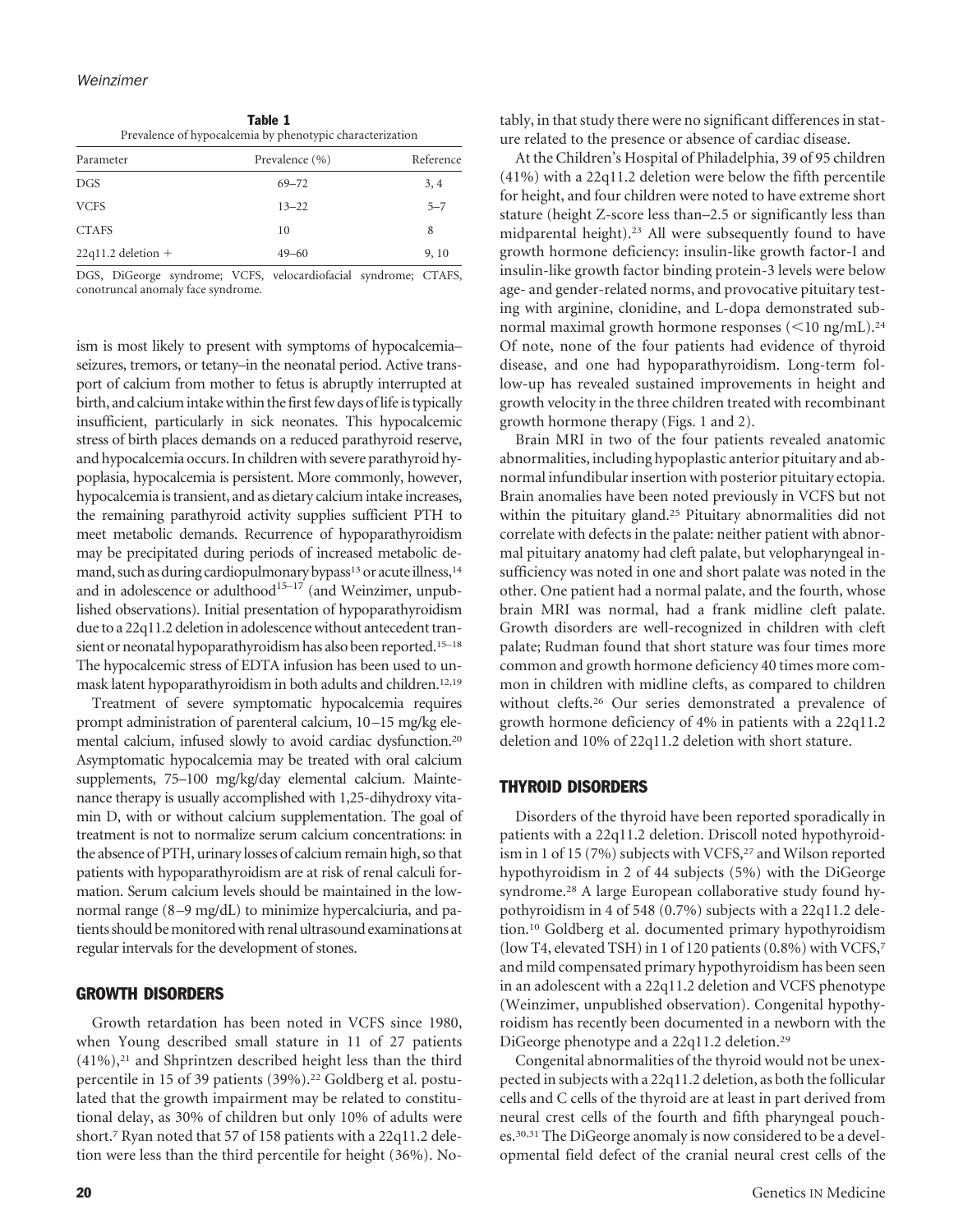

Fig. 1 Sustained improvement in height Z-score in three subjects with a 22q11.2 deletion and growth hormone deficiency treated with growth hormone. An untreated patient with growth hormone deficiency and a 22q11.2 deletion (JG) is shown for comparison.



Fig. 2 Sustained improvement in growth velocity Z-score in three subjects with a 22q11.2 deletion and growth hormone deficiency treated with growth hormone. An untreated patient with growth hormone deficiency and a 22q11.2 deletion (JG) is shown for comparison.

third and fourth pharyngeal pouches.<sup>32</sup> Autopsy reports have revealed multiple abnormalities of the isthmus and/or thyroid lobes in patients with the DiGeorge anomaly.11,33–36

Most recently, hyperthyroidism due to Graves disease has been reported in subjects with a 22q11.2 deletion.<sup>37,38</sup> Other autoimmune disorders have also been seen in conjunction with the 22q11.2 deletion, including juvenile rheumatoid arthritis<sup>39-41</sup> and idiopathic thrombocytopenic purpura.<sup>37,42</sup>

## HORMONAL EVALUATION AND TREATMENT

Medical evaluation of patients with a 22q11.2 deletion should include particular attention to the three endocrine systems discussed above. All patients with a 22q11.2 deletion should have serum calcium levels checked periodically; as discussed above, even normal levels do not completely exclude partial hypoparathyroidism. Patients and families should be counseled regarding the symptoms of hypocalcemia: paresthesias, muscle cramps, tremors, and rigidity. New-onset seizures in a patient with a 22q11.2 deletion should prompt an evaluation for hypocalcemia. Both children and adults with a 22q11.2 deletion should be clinically monitored for thyroid abnormalities. As the natural history of thyroid disorders in this population is unknown, baseline screening with T4 and TSH in all patients with the deletion is justified. Subsequent testing should be performed if symptoms of hypo- or hyperthyroid-